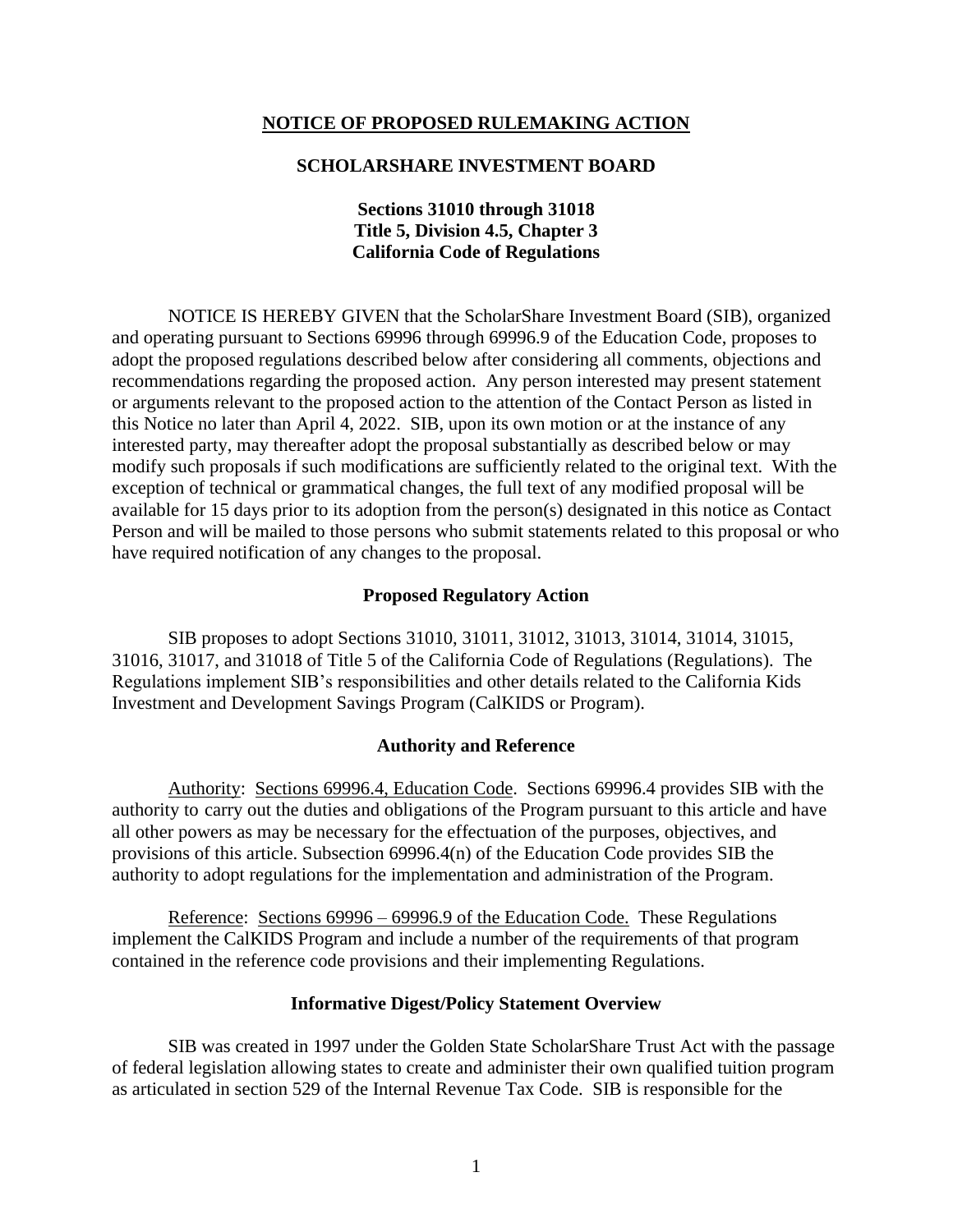administration of the Golden State Scholarshare College Savings Trust (Education Code section 69981, et seq.).

In 2019, Governor Newsom signed into law Senate Bill 77, which initially created the CalKIDS Program. This bill, along with subsequent legislation, established the CalKIDS Program, with the intent of providing college savings account funds for each child born in California and eligible California public school students. SIB is responsible for maintaining designated beneficiary account deposits and information within the CalKIDS Account for the purpose of funding qualified higher education expenses. These accounts shall be funded by any grants, gifts, appropriations, and other moneys from any unit of federal, state, or local government or any other person, firm, partnership, or corporation for deposit.

Regulations for the CalKIDS Program need to be created in order for SIB to administer this program. The Regulations include the addition of the sections briefly summarized below:

Section 31010. Definitions Applicable to CalKIDS Program**.** Defines the meaning of the words and phrases used in the article as applicable to the CalKIDS Program.

Section 31011. Eligibility. Outlines the eligibility criteria that must be met by those under consideration for a CalKIDS Account.

Section 31012. Deposits.Provides an overview of the amounts and types of financial incentives available to CalKIDS participants on behalf of the Program. Outlines criteria for the Executive Director to consider if the amount and types of financial incentives need to be modified.

Section 31013. Notifications. Outlines details on the information that will be included in notifications sent to parents of each child eligible for a CalKIDS account.

Section 31014. Opt-Out. Provides information on how CalKIDS participants may opt-out from the Program if they choose.

Section 31015. Access CalKIDS Account.Provides information on how CalKIDS participants may view and access their CalKIDS Accounts.

Section 31016. Claims and Withdrawals Process.Provides information on how CalKIDS participants may request a withdrawal of funds from their CalKIDS accounts for qualified expenses.

Section 31017. Forfeiture of Account Funds. Provides information on the forfeiture of CalKIDS account funds.

Section 31018. The Appeals Process. Provides information on the appeals process for CalKIDS beneficiaries requesting to withdraw CalKIDS account funds past the CalKIDS beneficiaries' 26<sup>th</sup> birthday deadline outlined in statute.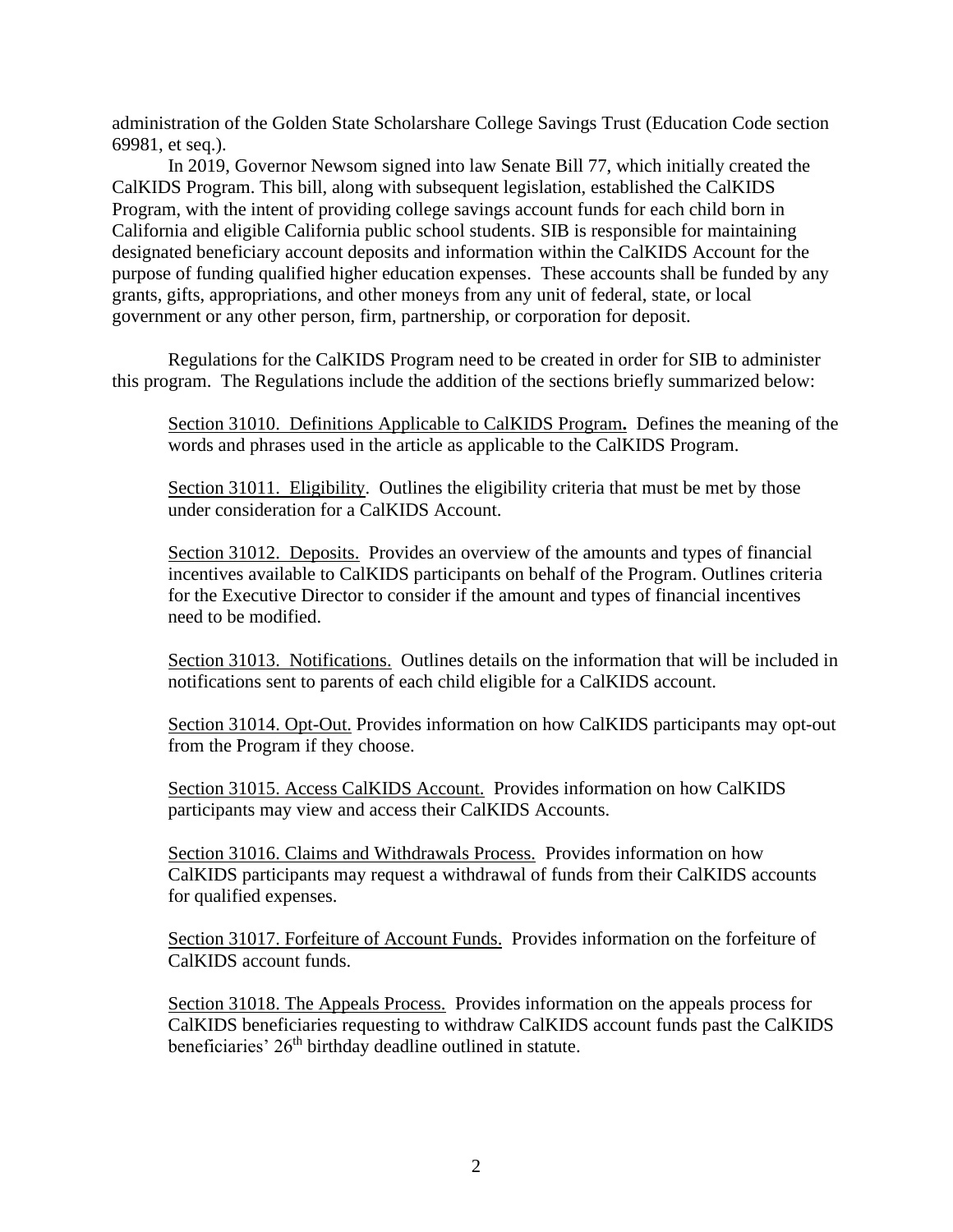The broad objective of the regulations is to provide details about the CalKIDS Program and to ensure CalKIDS beneficiaries and participants have opportunities to engage with the Program. The specific benefits anticipated from the regulations are increased participation in the Program, more families saving for college by opening and contributing to a ScholarShare 529 account, greater emphasis on saving for higher education.

## **Evaluation of Inconsistency / Incompatibility with Existing State Regulations**

The Department has conducted an evaluation of this proposed regulation and has determined that it is not inconsistent or incompatible with existing state regulations.

# **Other Matters Prescribed by Statutes Applicable To the Specific State Agency or to any Specific Regulation or Class of Regulations**

No other matters prescribed by statute are applicable to SIB or to any specific Regulation or class of Regulations pursuant to 11346.5(a)(4) of the California Government Code pertaining to the proposed Regulations or SIB.

## **Mandate on Local Agencies or School Districts**

SIB has determined that the Regulations do not impose a mandate on local agencies or school districts.

## **Fiscal Impact**

SIB has determined that the Regulations do not impose any additional cost or savings to any state agency, any costs to any local agency or school district requiring reimbursement under Part 7 (commencing with Section 17500) of Division 4 of Title 2 of the Government Code, any other non-discretionary cost or savings to any local agency, or any cost or savings in federal funding to the State.

## **Initial Determination Regarding any Significant, Statewide Adverse Economic Impact Directly Affecting Business**

SIB has made an initial determination that the Regulations will not have any significant statewide adverse economic impact directly affecting businesses, including the ability of California businesses to compete with businesses in other states.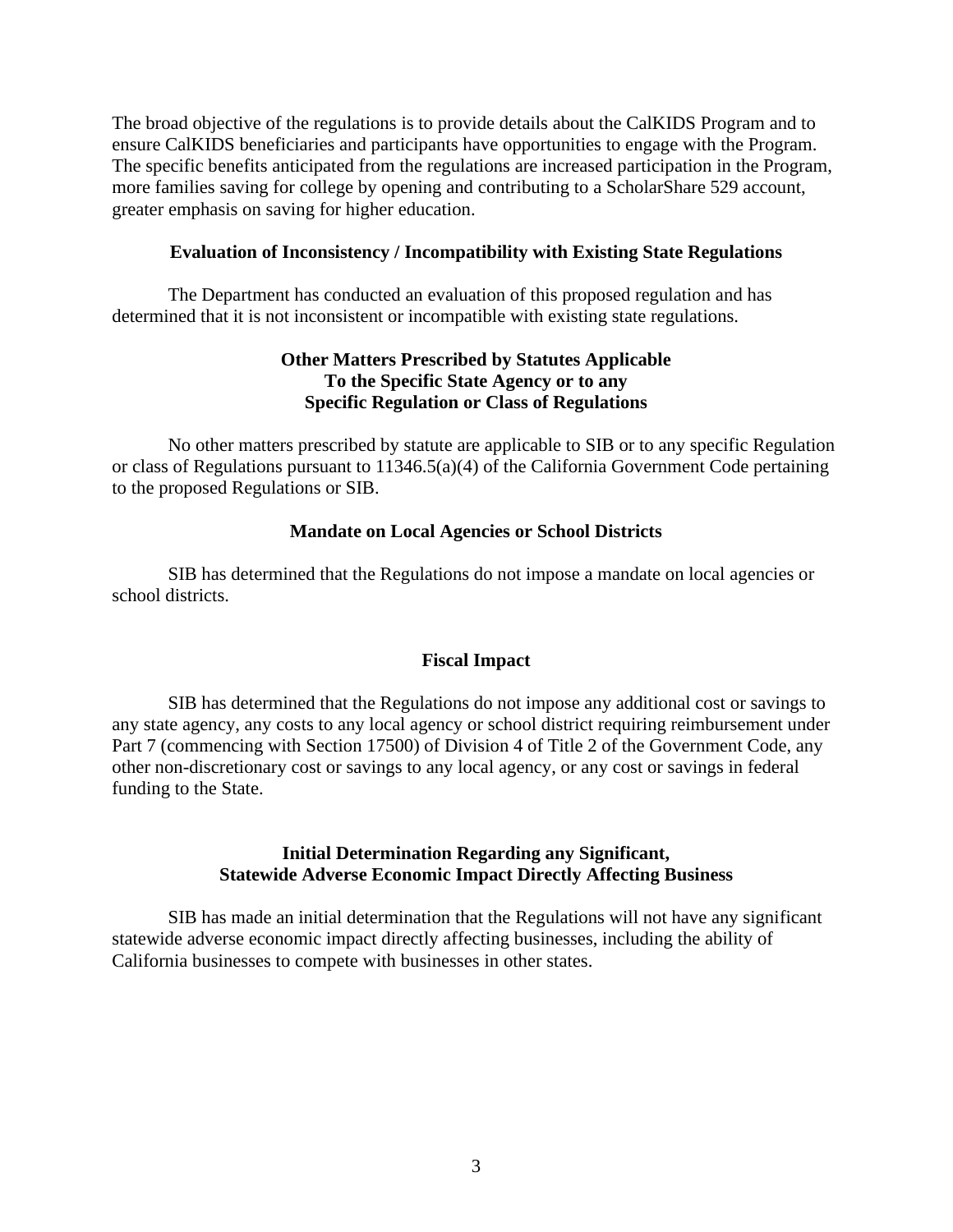### **Effect on Small Businesses**

SIB has determined that the adoption of the Regulations will not affect small businesses. Small businesses will not be enrolled in the program. As such, they will not be impacted by the proposed Regulations.

#### **Cost Impacts**

SIB has determined that the regulations may have a possible cost impact no greater than \$75 on a private person. The regulations will describe additional financial incentives presented to newborns not listed in current law. Education Code 69996.3 authorizes the Board to provide additional financial incentives to this enrolled population. The Board will provide newborns born on or after July 1, 2022 the opportunity to receive the deposit amounts listed below. These regulations will enable a beneficiary to receive \$75 beyond the statutory requirement of \$25.

- \$25 when they register on the CalKIDS Program online portal.
- \$50 when they open and link an individual ScholarShare 529 Account to their CalKIDS Account.

The Board made the following participation and cost assumptions to determine this financial deposit structure for the newborn population.

**Incentive:** Universal Seed (statutory requirement) **Amount:** \$25 **Annual Population Size:** 450,000 **Annual Cost:** \$11,250,000

**Incentive:** Registration **Amount:** \$25 **Annual Population Size:** 90,000 **Annual Cost:** \$2,250,000

**Incentive:** Linked ScholarShare 529 Account **Amount:** \$50 **Annual Population Size:** 45,000 **Annual Cost:** \$2,250,000

**Maximum Total Amount:** \$100 **Annual Cost:** \$15,750,000

The Board assumes that 20% of the total annually-enrolled birth population (90,000) will register their account within one year. The Board also assumes that 10% of the total annually enrolled newborn population (45,000)—or 50% of anticipated registrants—will open and link an individual ScholarShare 529 account.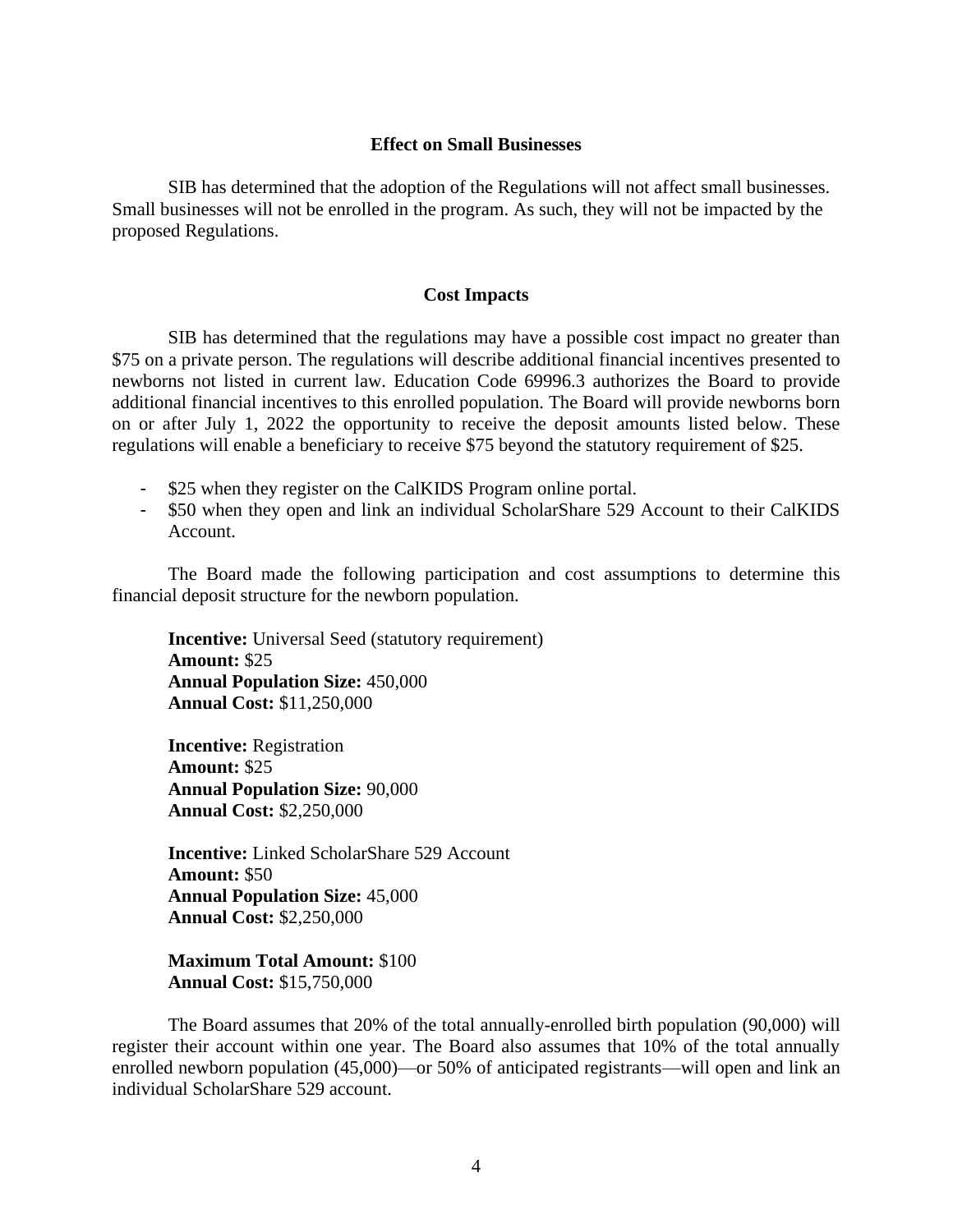Discounting the statutory requirement for a universal seed deposit of \$25, the total possible regulatory impact for one year will equal \$75 times the anticipated annual birth population of 450,000. As such, the possible cost impact of the regulations will be no greater than \$33,750,000.

SIB is not aware of any cost impacts a business would necessarily incur in reasonable compliance with the proposed action.

## **Assessment of Effect on Jobs and Business Expansion, Elimination or Creation**

Adoption of these regulations will not: (1) create or eliminate jobs within California; (2) create new businesses or eliminate existing businesses within California; or (3) affect the expansion of businesses currently doing business within California.

## **Assessment of Benefits on Health and Welfare of California Residents, Worker Safety, and the State's Environment**

Adoption of these regulations will not provide benefits or impact on the health and welfare of California residents, worker safety, or the state's environment.

## **Cost Impact on Housing**

The Regulations will not have any effect on housing costs.

## **Reasonable Alternatives**

In accordance with Government Code Section 11346.5(a)(13), SIB must determine that no reasonable alternative to the Regulations considered by SIB or that has otherwise been identified and brought to the attention of SIB would be more effective in carrying out the purpose for which the Regulations are proposed, or would be as effective and less burdensome to affected private persons than the Regulations, or would be more cost-effective to affected private persons and equally effective in implementing the statutory policy or other provision of law.

SIB invites interested persons to present statements with respect to alternatives to the Regulations during the written comment period.

## **Agency Contact Person(s)**

Written comments, inquiries, and any questions regarding the substance of the Regulations shall be submitted or directed to:

> Noah Lightman, Manager, Children's Savings Account Initiatives ScholarShare Investment Board 915 Capitol Mall, Room 590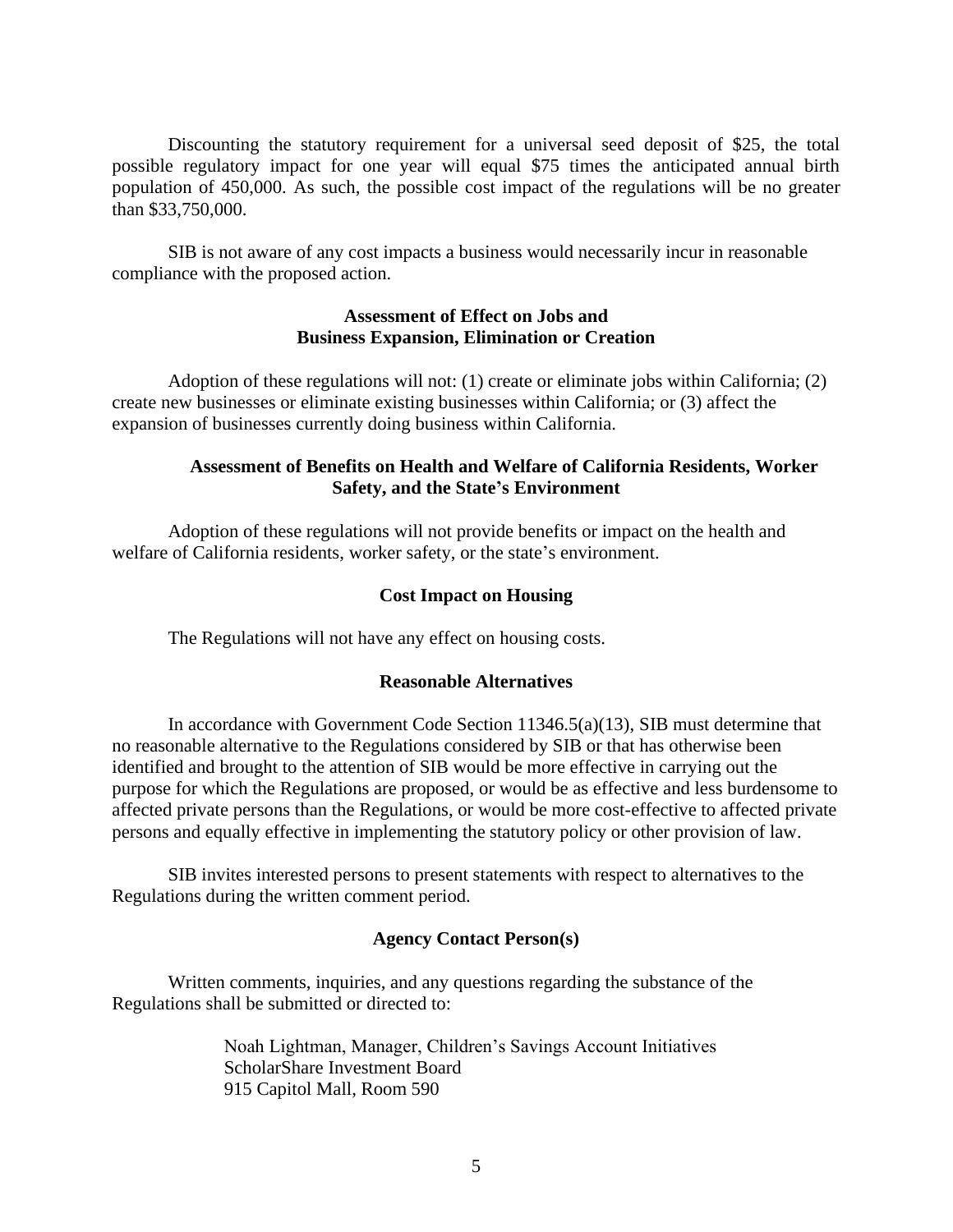Sacramento, CA 95814 [Noah.Lightman@treasurer.ca.gov](mailto:Noah.Lightman@treasurer.ca.gov) (916) 651-8376

The following person is designated as a backup contact person for inquiries only regarding the Regulations:

> Julio Martinez, Executive Director ScholarShare Investment Board 915 Capitol Mall, Room 590 Sacramento, CA 95814 [Julio.Martinez@treasurer.ca.gov](mailto:Julio.Martinez@treasurer.ca.gov) (916) 651-6380

### **Written Comment Period**

Any interested person, or his or her authorized representative, may submit written comments relevant to the Regulations to SIB. The written comment period on the Regulations will end on April 4, 2022. All comments to be considered by SIB must be submitted in writing to the Agency Contact Person identified in this Notice by that time. In the event that changes are made to the Regulations during the written comment period, SIB will also accept additional written comments limited to any changed or modified Regulations for 15 calendar days after the date on which such Regulations, as changed or modified are made available to the public pursuant to title 1, Chapter 1, Section 44 of the California Code of Regulations. Such additional written comments should be addressed to the Agency Contact Person identified in this Notice.

### **Availability of Initial Statement of Reasons, Final Statement of Reasons, Rulemaking File and Express Terms of Proposed Regulations**

Pursuant to the California Government Code, SIB has established a rulemaking file for this regulatory action, which contains those items required by law. The file is available for inspection at SIB's office at 915 Capitol Mall, Sacramento, California, during normal business hours. As of the date this Notice is published in the Notice Register, the rulemaking file consists of this Notice, the Initial Statement of Reasons, the Final Statement of Reasons, and the proposed text of the Regulations. Copies of these items are available upon request, from the Agency Contact Person designated in this Notice. The Sacramento address will also be the location for inspection of the rulemaking file and any other public records, including reports, documentation and other materials related to this proposed regulatory action. In addition, the rulemaking file, including the Initial Statement of Reasons, the Final Statement of Reasons, and the proposed text, may be viewed on SIB's Web site at [www.treasurer.ca.gov/scholarshare.](http://www.treasurer.ca.gov/scholarshare)